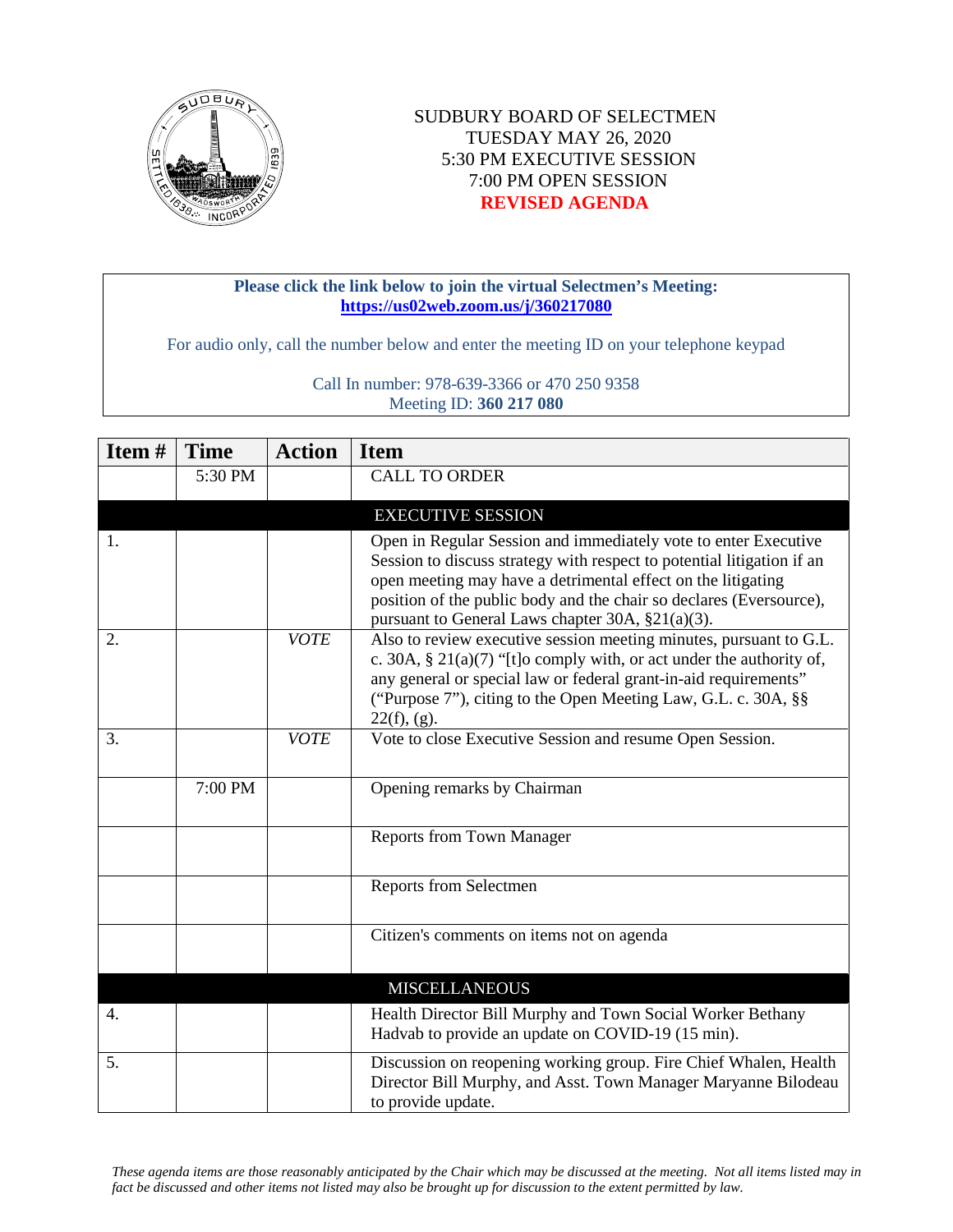| Item# | <b>Time</b> | <b>Action</b> | <b>Item</b>                                                                                                                                                                                                                                                                                                                                                                                                 |
|-------|-------------|---------------|-------------------------------------------------------------------------------------------------------------------------------------------------------------------------------------------------------------------------------------------------------------------------------------------------------------------------------------------------------------------------------------------------------------|
| 6.    |             | <b>VOTE</b>   | Interview two applicants for the Historic Districts Commission.<br>Following interview, vote whether to appoint Marlana Voerster, 48<br>King Philip Road, for a term to expire 1/1/25. Also vote whether to<br>appoint Anuraj Shah, 257 Concord Road, as the Historical<br>Commission designee, for a term to expire 1/1/24.                                                                                |
| 7.    |             | <b>VOTE</b>   | Discussion and vote whether to reappoint the following members of<br>the Sudbury Housing Trust for a two-year term to expire 4/30/2020:<br>Cynthia Howe, 28 Birchwood Avenue, Kelley Cronin, 244 Lincoln<br>Road, and Janie W. Dretler, 286 Goodmans Hill Road.                                                                                                                                             |
| 8.    |             | <b>VOTE</b>   | Discussion and vote whether to approve the Town Manager<br>reappointment of Jan Costa, 91 Willard Grant Road, to the<br>Historical Commission for a term to expire 5/31/23.                                                                                                                                                                                                                                 |
| 9.    |             | <b>VOTE</b>   | Review Town Meeting articles, possibly take positions on articles,<br>and assign motions and presentations.                                                                                                                                                                                                                                                                                                 |
| 10.   |             |               | Discussion on Board policies                                                                                                                                                                                                                                                                                                                                                                                |
| 11.   |             | <b>VOTE</b>   | Review regular session minutes of 4/28/20, and possibly vote to<br>approve minutes.                                                                                                                                                                                                                                                                                                                         |
| 12.   |             |               | Discussion on the Fairbank Community Center/Town Forum.                                                                                                                                                                                                                                                                                                                                                     |
| 13.   |             |               | <b>Citizen's Comments</b>                                                                                                                                                                                                                                                                                                                                                                                   |
| 14.   |             |               | <b>Upcoming Agenda Items</b>                                                                                                                                                                                                                                                                                                                                                                                |
| 15.   |             |               | Discuss topics to be assigned for the Spring 2020 Board of<br>Selectmen Newsletter.                                                                                                                                                                                                                                                                                                                         |
|       |             |               | <b>TIMED ITEMS</b>                                                                                                                                                                                                                                                                                                                                                                                          |
| 16.   | 8:00 PM     | <b>VOTE</b>   | Vote to open a joint meeting with Sudbury Housing Authority to<br>vote to appoint Tania Vitvitsky to the SHA Board on a one-year<br>interim basis, effective June 1, 2020, and in accordance with<br>M.G.L. c.41, §11, to coincide with the resignation of Kaffee Kang,<br>current Chairperson, whose term expires 5/31/2021, but who has<br>submitted a letter of resignation, effective May 31, 2020.     |
| 17.   |             | <b>VOTE</b>   | Vote to close joint meeting with Sudbury Housing Authority and<br>resume Board of Selectmen meeting.                                                                                                                                                                                                                                                                                                        |
| 18.   | 8:30 PM     | <b>VOTE</b>   | Discussion and possible vote to approve Lincoln-Sudbury Regional<br>High School Excess & Deficiency funds (up to \$337,500 for<br>Stadium Field and up to \$500,000 for unanticipated expenses<br>related to tuition, specialized student services or COVID-19), to<br>request letter of affirmation of apportionment method, and possible<br>discussion about CARES Act applicability to Regional Schools. |
| 19.   | 9:00 PM     | <b>VOTE</b>   | Discussion and vote whether to authorize the Town Manager to<br>execute the Regional Housing Services Office (RHSO) IMA 90-day<br>extension to 9/30/20.                                                                                                                                                                                                                                                     |
|       |             |               | <b>CONSENT CALENDAR</b>                                                                                                                                                                                                                                                                                                                                                                                     |
| 20.   |             | <b>VOTE</b>   | Vote to dissolve the Town Manager Search Committee, and send a<br>letter of thanks to all participants for their service to the Town.                                                                                                                                                                                                                                                                       |
| 21.   |             | <b>VOTE</b>   | Vote to adjourn meeting                                                                                                                                                                                                                                                                                                                                                                                     |

*These agenda items are those reasonably anticipated by the Chair which may be discussed at the meeting. Not all items listed may in fact be discussed and other items not listed may also be brought up for discussion to the extent permitted by law.*